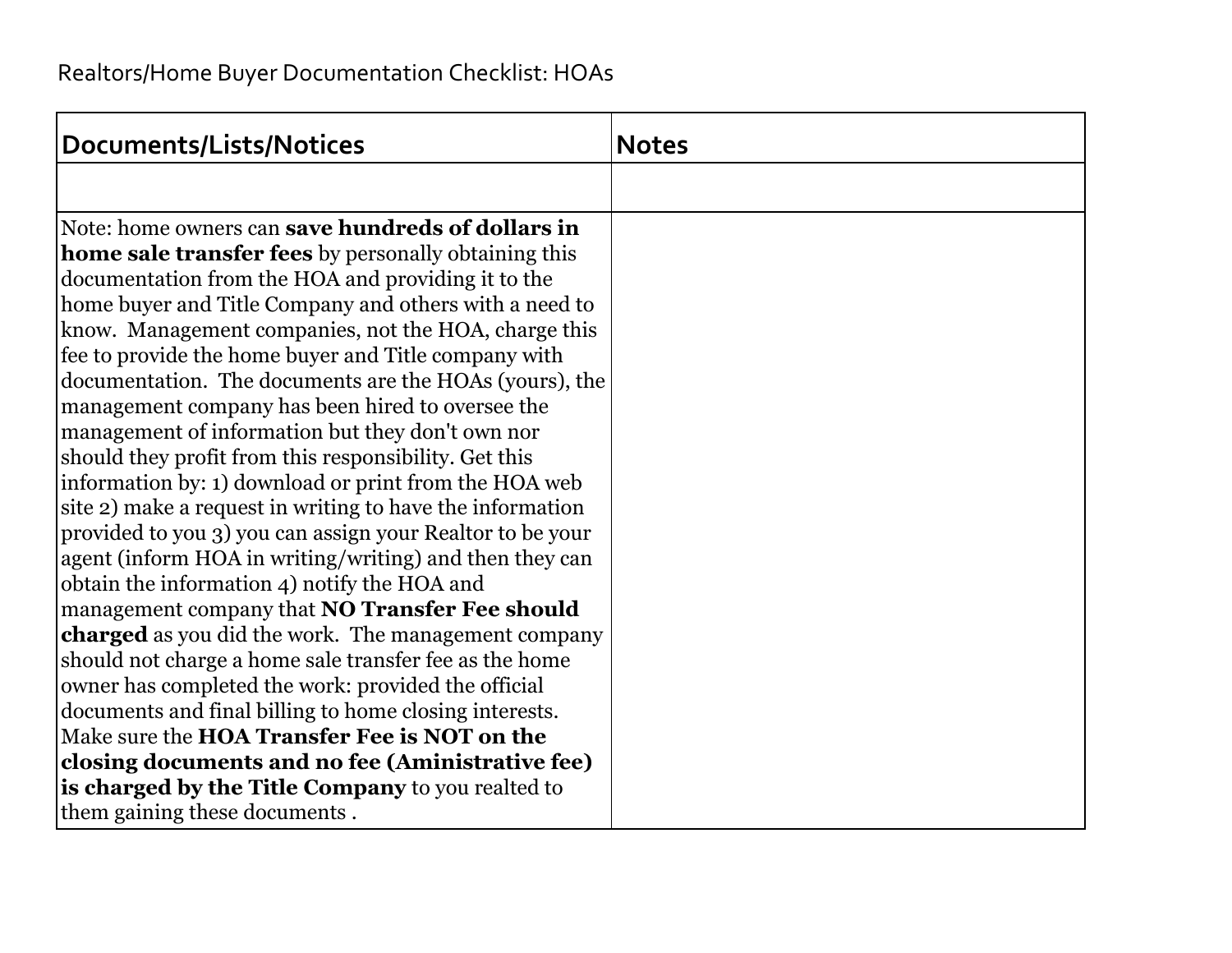## Realtors/Home Buyer Documentation Checklist: HOAs

| Documents/Lists/Notices                                       | <b>Notes</b> |
|---------------------------------------------------------------|--------------|
|                                                               |              |
| Articles of incorporation                                     |              |
| <b>Bylaws</b>                                                 |              |
| Articles of organization                                      |              |
| Operating agreements                                          |              |
| Rules and regulations                                         |              |
| Party wall agreements                                         |              |
| Responsible governance policies adopted under § 38-33.3-      |              |
| 209.5, C.R.S.                                                 |              |
| Minutes of the annual owners' or members' meeting; such       |              |
| minutes include those provided under the most current         |              |
| annual disclosure required under § 38-33.3-209.4, C.R.S.      |              |
| and minutes of meetings, if any, subsequent to the            |              |
| minutes disclosed in the Annual Disclosure. If none of the    |              |
| preceding minutes exist, then the most recent minutes, if     |              |
| any.                                                          |              |
| A list by unit type of the Association's assessments,         |              |
| including both regular and special assessments as             |              |
| disclosed in the last Annual Disclosure.                      |              |
| The most recent financial documents which consist of:         |              |
| (1) the Association's operating budget for the current fiscal |              |
| <b>year</b>                                                   |              |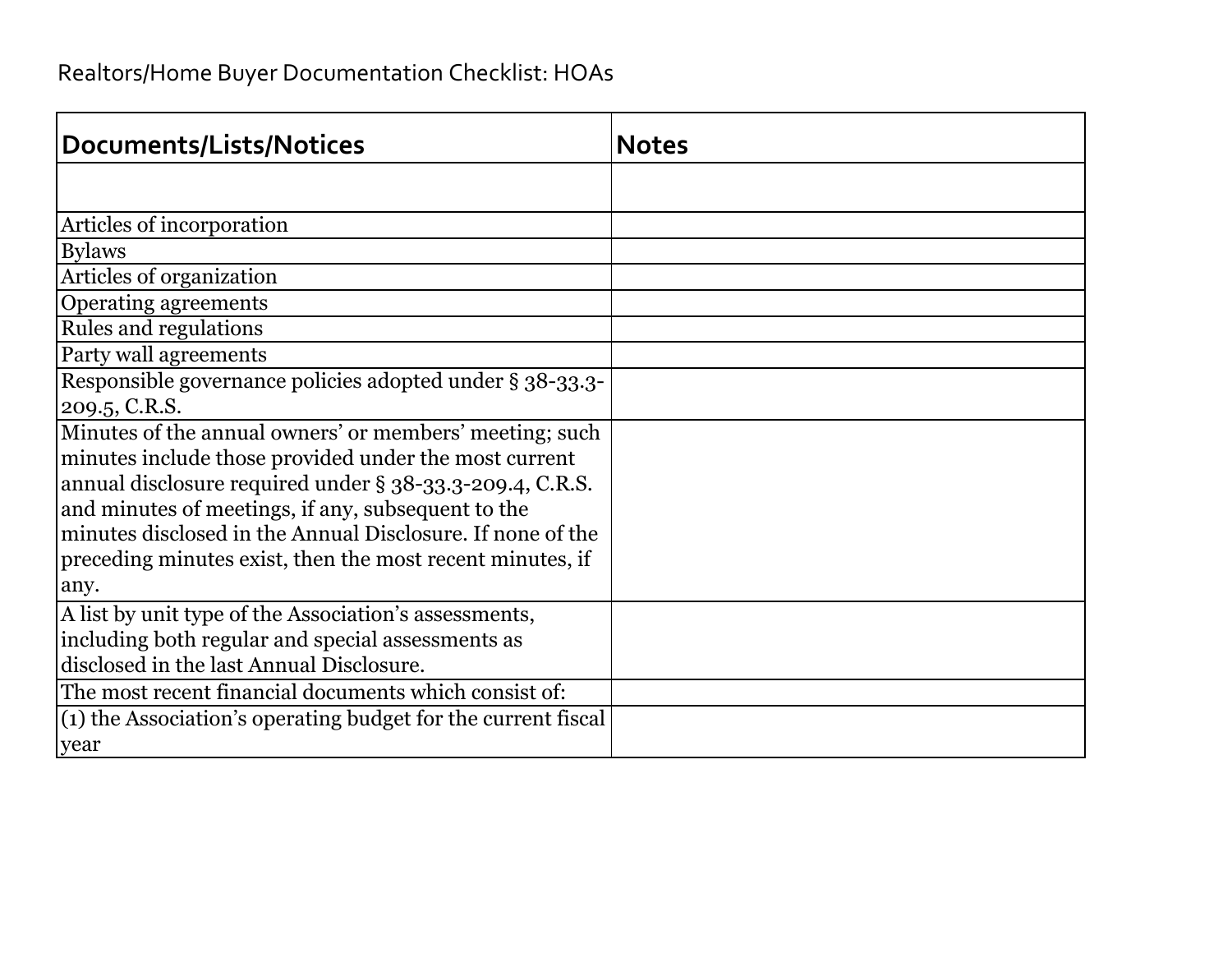| Documents/Lists/Notices                                                                                                                                                                                                                                                                                                                                                                                                                                                                                                  | <b>Notes</b> |
|--------------------------------------------------------------------------------------------------------------------------------------------------------------------------------------------------------------------------------------------------------------------------------------------------------------------------------------------------------------------------------------------------------------------------------------------------------------------------------------------------------------------------|--------------|
|                                                                                                                                                                                                                                                                                                                                                                                                                                                                                                                          |              |
| (2) the Association's most recent annual financial<br>statements, including any amounts held in reserve for the<br>fiscal year immediately preceding the Association's last<br><b>Annual Disclosure</b><br>(3) the results of the Association's most recent available                                                                                                                                                                                                                                                    |              |
| financial audit or review                                                                                                                                                                                                                                                                                                                                                                                                                                                                                                |              |
| (4) list of the fees and charges (regardless of name of title<br>of such fees or charges) that the Association's community<br>association manager or Association will charge in<br>connection with the Closing including, but not limited to,<br>any fee incident to the issuance of the Association's<br>statement of assessments (Status Letter), any rush or<br>update fee charged for the Status Letter, any record<br>change fee or ownership record transfer fees (Record<br>Change Fee), fees to access documents |              |
| (5) list of all assessments required to be paid in advance,                                                                                                                                                                                                                                                                                                                                                                                                                                                              |              |
| reserves or working capital due at Closing<br>$(6)$ reserve study, if any.                                                                                                                                                                                                                                                                                                                                                                                                                                               |              |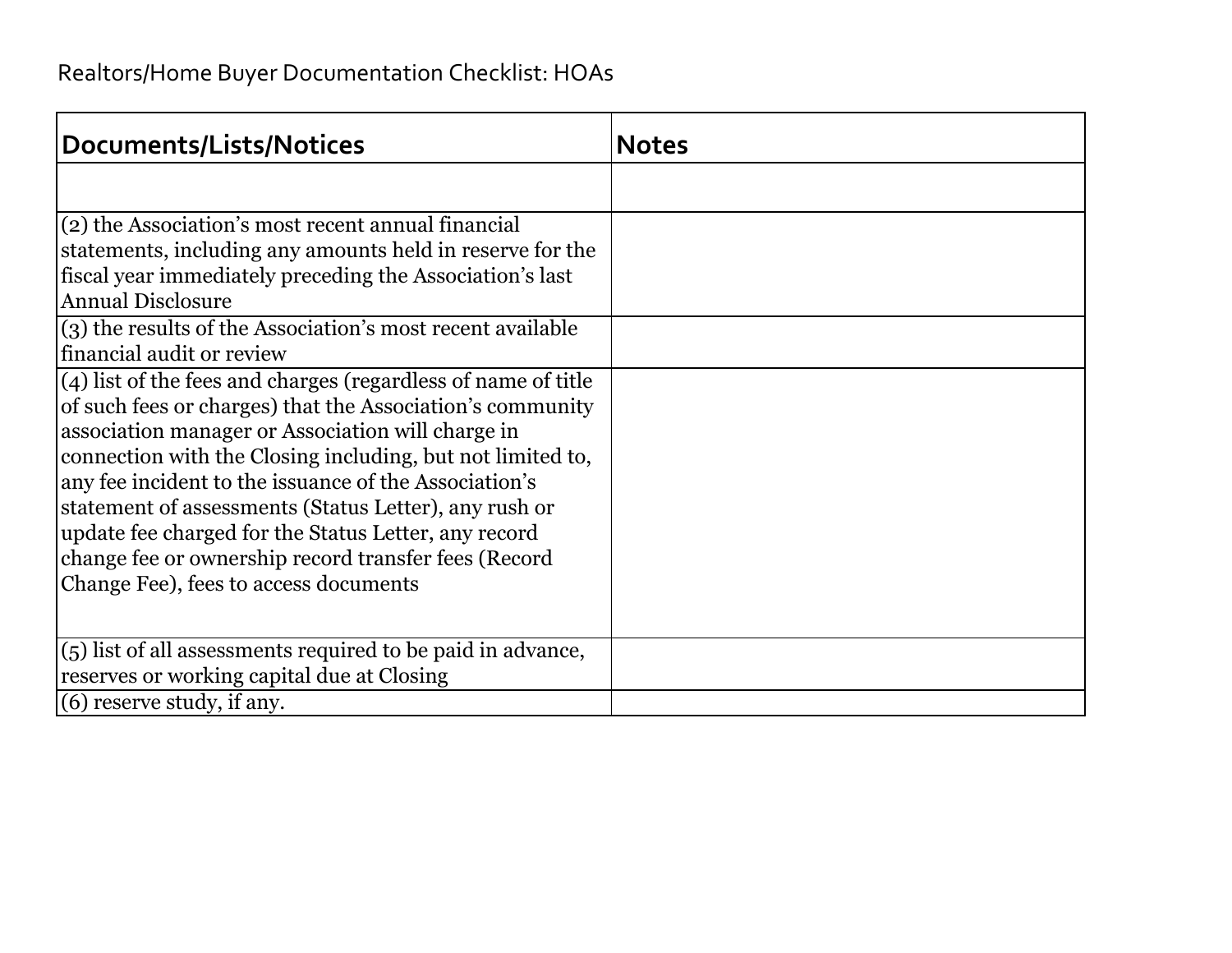| Documents/Lists/Notices                                                                                                                                                                                                                                                                                                                                                                                                           | <b>Notes</b> |
|-----------------------------------------------------------------------------------------------------------------------------------------------------------------------------------------------------------------------------------------------------------------------------------------------------------------------------------------------------------------------------------------------------------------------------------|--------------|
|                                                                                                                                                                                                                                                                                                                                                                                                                                   |              |
| Any written notice from the Association to Seller of a<br>"construction defect action" under § 38-33.3-303.5, C.R.S.<br>within the past six months and the result of whether the<br>Association approved or disapproved such action.                                                                                                                                                                                              |              |
|                                                                                                                                                                                                                                                                                                                                                                                                                                   |              |
| These changes to the contract incorporate annual<br>disclosure requirements that have applied to community<br>associations since 2005 under Section 209.4 of the<br>Colorado Common Interest Ownership Act ("CCIOA").<br>Even though associations must provide many of these<br>documents at no cost to individual owners pursuant to<br>CCIOA, associations can charge to fulfill title company<br>requests for these documents. |              |
|                                                                                                                                                                                                                                                                                                                                                                                                                                   |              |
| <u> Additional Information to be Documented</u>                                                                                                                                                                                                                                                                                                                                                                                   |              |
| Information on insurance coverage provided via the HOA                                                                                                                                                                                                                                                                                                                                                                            |              |
| Maintenance responsibilities: yours and the HOAs                                                                                                                                                                                                                                                                                                                                                                                  |              |
| A current HOA financial statement                                                                                                                                                                                                                                                                                                                                                                                                 |              |
| The amount of HOA dues                                                                                                                                                                                                                                                                                                                                                                                                            |              |
| Any current and/or planned special assessments                                                                                                                                                                                                                                                                                                                                                                                    |              |